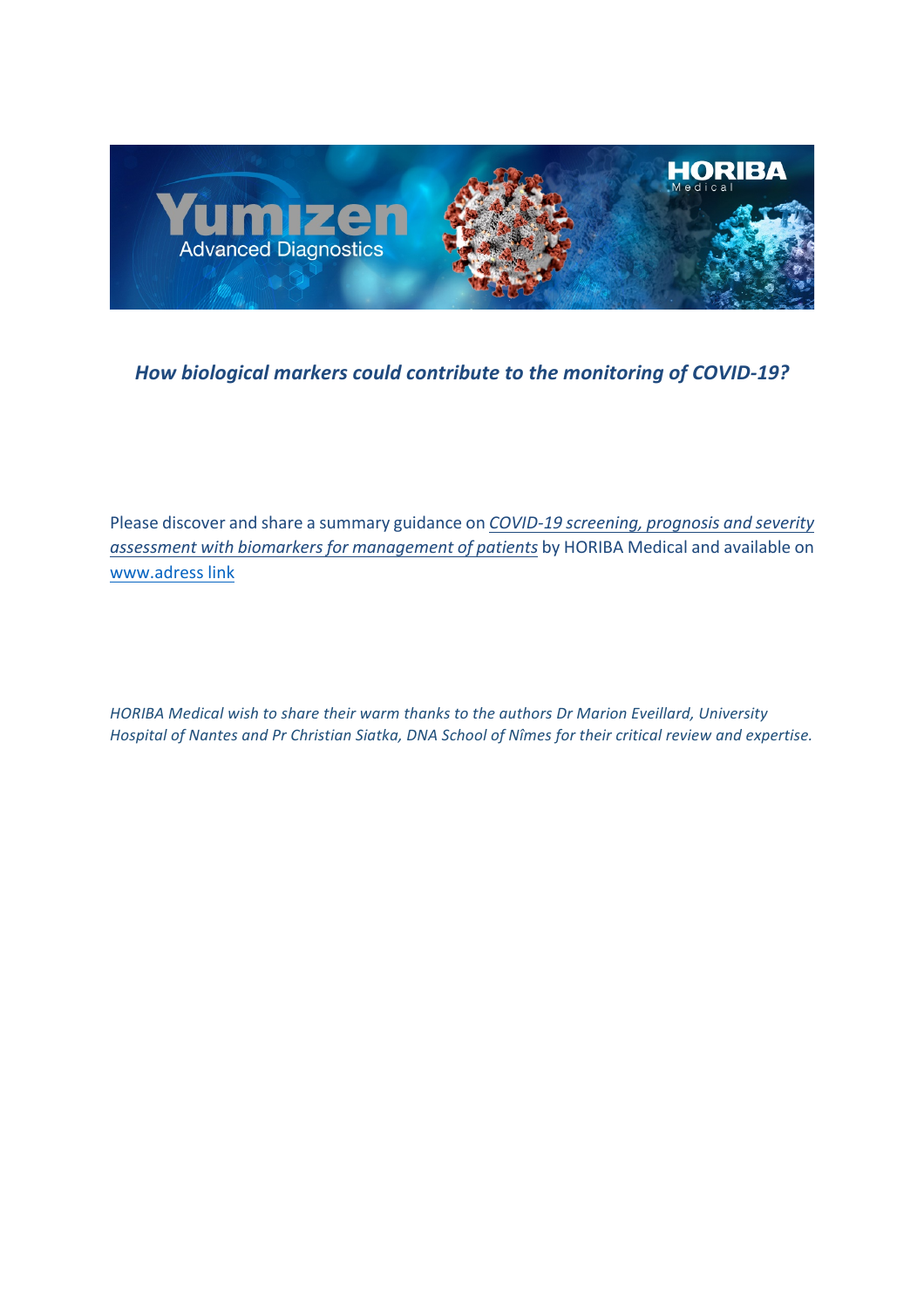# **COVID-19 screening, prognosis and severity assessment with biomarkers for management of patients**

Published April 8, 2020

#### Summary

This global epidemic of coronavirus that we are currently experiencing, need an over view on the biological markers that allow the monitoring of COVID-19 disease. After a synopsis of the clinical characteristics and the management of patients, we propose a literature review of the diagnostic tests which include molecular and serological diagnosis. The aim of this document is to show the biological markers involved in screening, triage and prognosis, which involves white blood cells, platelets, Ddimer, CRP and fibrinogen. While acknowledging that these parameters are not exhaustive, they nonetheless represent essential biological markers for the management of this epidemic.

#### Christian Siatka<sup>1,2</sup>, Marion Eveillard<sup>3</sup>, Jun Nishimura<sup>4</sup>, Christophe Duroux<sup>5</sup> and George Ferrandi <sup>5,6</sup>

Corresponding authors: George Ferrandi (George.Ferrandi@horiba.com) and Christian Siatka  $(christian.siatka@unimes.fr)$ 

<sup>&</sup>lt;sup>1</sup> Université de Nîmes, 7 Place Gabriel Péri, 30000 Nîmes - France<br>
<sup>2</sup> Ecole de l'ADN de Nîmes, Muséum d'Histoire Naturelle, 30000 Nîmes - France<br>
<sup>3</sup> CHU de Nantes, service d'hémathologie biologique, 9 quai Moncousu, 4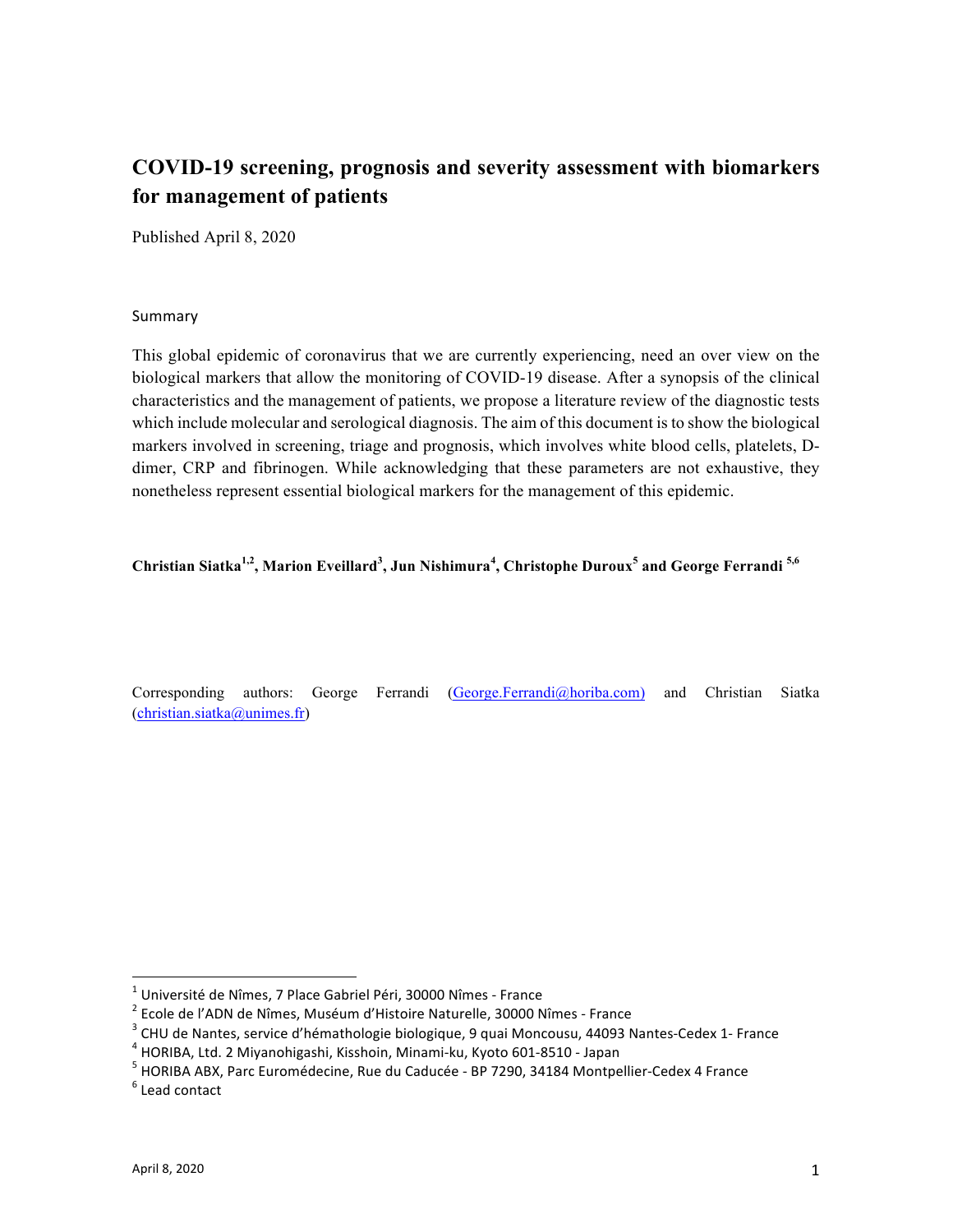# **COVID-19 screening, prognosis and severity evaluation with biomarkers for management of patients**

### **Introduction**

The severe acute respiratory syndrome coronavirus 2 (SARS-CoV-2), which causes the coronavirus disease 2019 (COVID-19), was identified in Wuhan, China at the end of December 2019. Since then, different studies for understanding and reporting the disease have been published, current data sets and conclusions might differ slightly among each other, however, with the ongoing global crisis it is essential to state some observations to provide insightful knowledge to the medical staff for better patient management and decision-making. The scope of this communication document is to review the generalities of the COVID-19, with an emphasis on the assessment of biomarkers, aiming a better understanding on the management of patients with COVID-19. For more comprehensive and detailed information about COVID-19, we strongly recommend the reader to regularly check the updates from the World Health Organization (WHO) (1) and the Centers of Disease Control and Prevention (CDC) (2).

## **Clinical Characteristics**

The COVID-19, an emerging acute respiratory infectious disease, is spread at a low infectious dose mainly by the respiratory tract, by droplets, respiratory secretions and direct contact for a low dose infection (3) (4). Transmission by multiple routes of faecal and blood samples has been reported in patients with severe pneumonia (5).

The incubation period (period between contamination and the appearance of the first symptoms) is 3 to 5 days in general but can extend up to 22 days (6) (7). During this period, the infected subject can be asymptomatic or present mild symptoms, although the risk of transmission is higher in symptomatic patients, transmission of SARS-CoV-2 from asymptomatic persons has been reported (8) (9) (10) (11).

The symptomatic infection spectrum ranges from mild to critical. In a report from the Chinese Center for Disease Control and Prevention presented the following disease severity in more than 44,000 persons with COVID-19 confirmation (12) (2). So, they observe patients with the following criteria: no symptoms, mild to moderate (mild symptoms up to mild pneumonia), severe (dyspnea, hypoxia, or>50% lung involvement on imaging), critical (respiratory failure, shock, or multiorgan system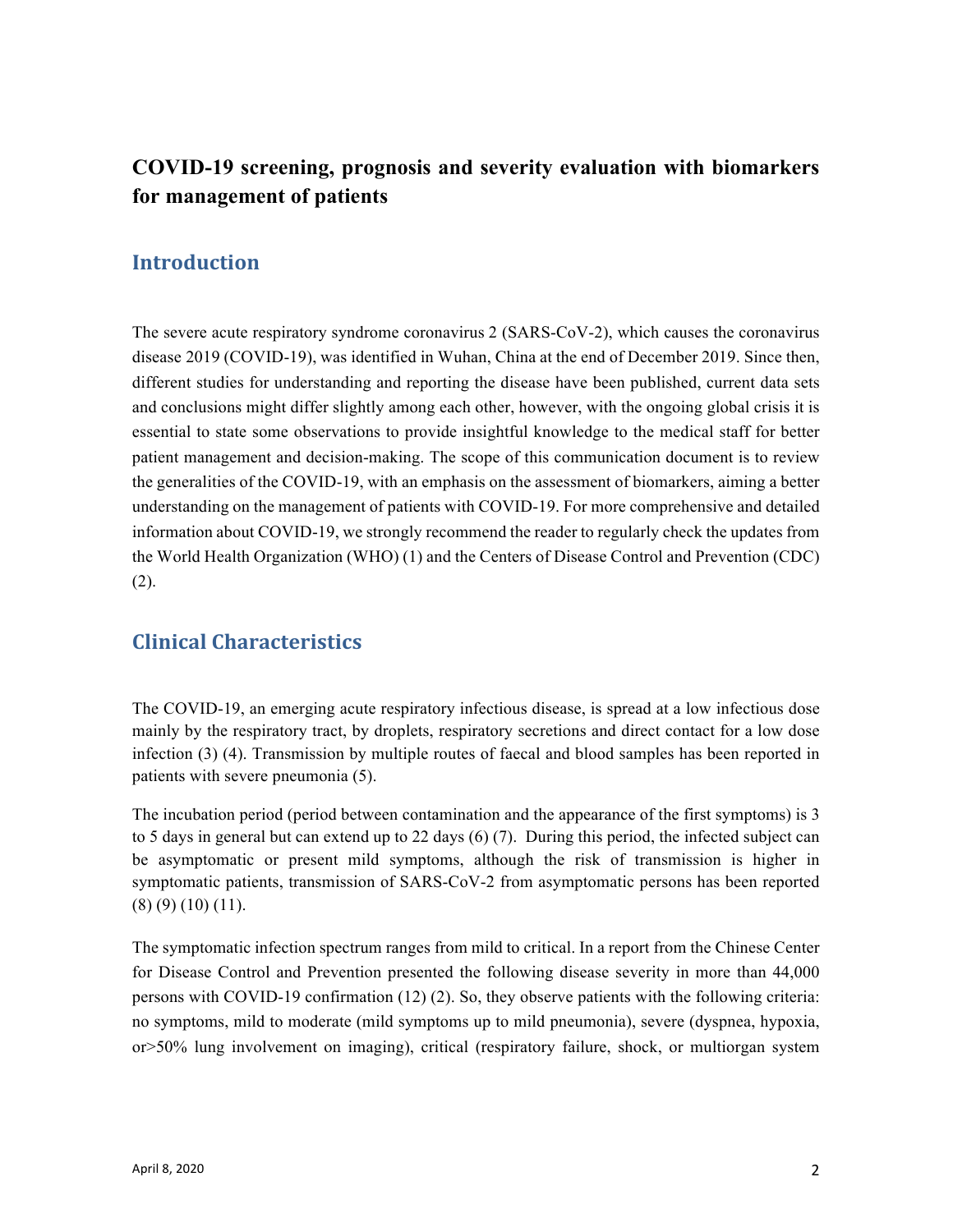dysfunction). These symptomatic severe and critical clinical phases are associated with radiological signs, sometimes even in the event of a negative *Polymerase Chain Reaction* (PCR) viral test.

In most laboratory-confirmed studies of this disease, revealed that common clinical manifestations included fever (13) (2) (14) (15), cough, fatigue, sputum production, shortness of breath, sore throat and headache (16). In addition, part of the patients manifested gastrointestinal symptoms, with diarrhea and vomiting (16) (17). Based on information available at the time of writing this paper, despite the uncertainty existing in this documentation and in the observation process, it appears that clinical observations report a significant number of anosmia and ageusia mostly in the non-severe form of the disease (18).

It has been reported that patients without underlying medical conditions had a case fatality of 0.9% (19), however patients with certain pre-existing chronic diseases as well as the elderly are more likely to have lower probabilities of surviving (20). Some reports have shown that children infected with SARS-CoV-2 have milder symptoms compared to adults (2) (14).

Most adults and children infected with SARS-CoV-2 have mild flu-like symptoms and a few patients are in a critical condition and quickly develop an acute respiratory distress syndrome, hemodynamic shock, multiple organ failure with severe thromboembolic disorders leading to death (figure 1) (14).

# **Management of patients**

Considering the epidemics, many Government Healthcare Ministries have recommended that asymptomatic people and persons without severe symptoms can stay at home. Nonetheless, as CDC suggested, 'The decision to monitor a patient in the inpatient or outpatient setting should be made on a case-by-case' (2).

Several categories of patients with COVID-19 must be managed at hospital admission. For example, the Swiss Society of Intensive Care Medicine (March 24, 2020) (21) suggested the following classification of severity among patients with suspicion or confirmation of COVID-19 for a better orientation to Intensive Care Unit (ICU):

- The self-sufficient patients who need no additional oxygen administration required, no organ failure can return to home, they need a medical checkup by the attending physician after 24–48 hours.
- The patients that require a hospital care or oxygen administration, in a COVID 19 ward but without severity criteria, they receive low oxygen administration via nasal cannula/probe, with intermittent monitoring of oxygen saturation and breathing frequencies 3–4 times per day.
- The patients who require an oxygen therapy and continuous monitoring of vital parameters (at least SpO2, ideally blood pressure, heart rate and respiratory rate) in an Intermediate Care Unit.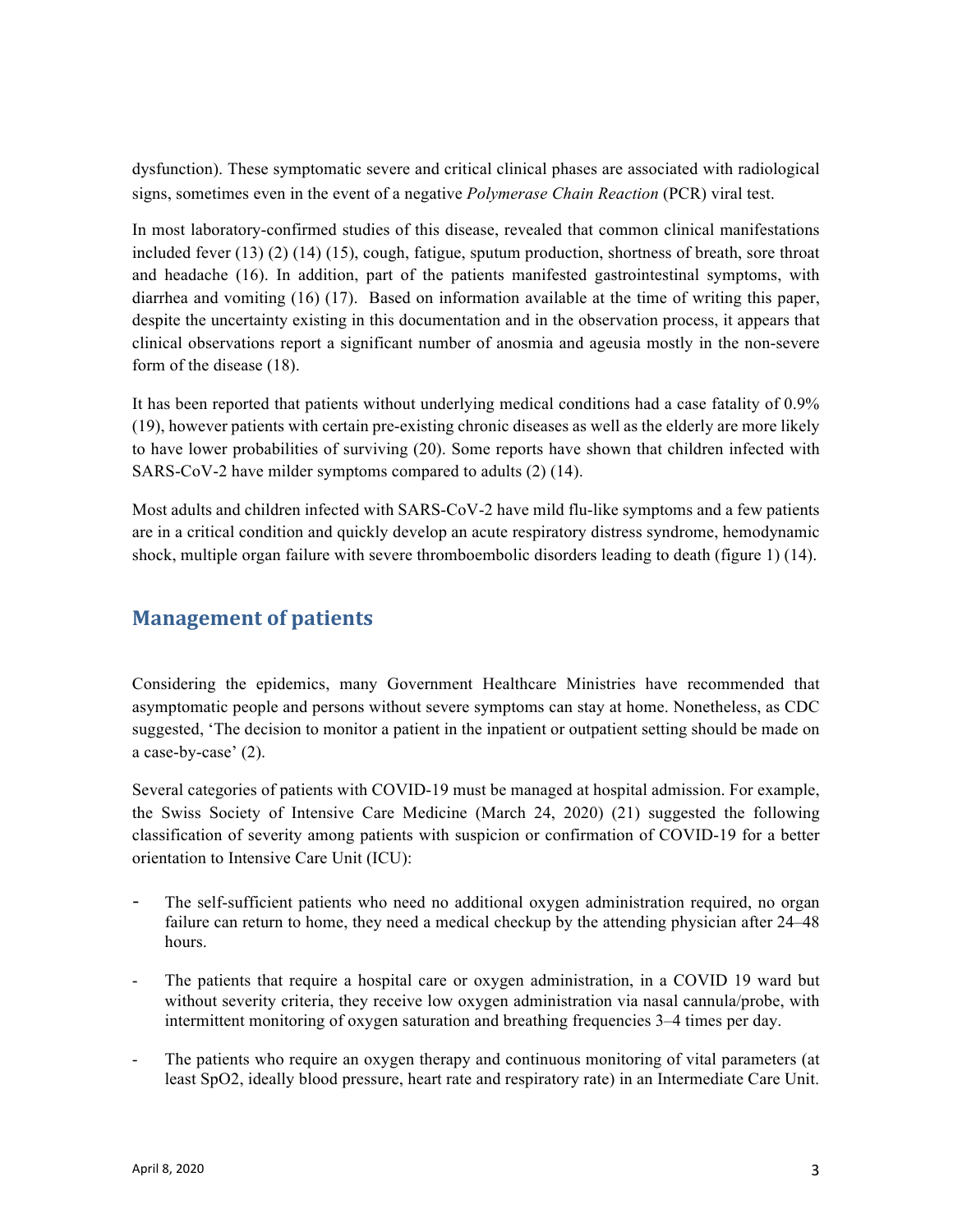- The patients with an increasing organ dysfunction (e.g. increasing respiratory failure) must be transferred to the intensive care unit, into a special COVID-19 area.

Moreover, it has been strongly suggested to consider risk factors for the likelihood of developing severe illness. In particular, having pre-existing chronic medical conditions, such as diabetes mellitus, high blood pressure, severe obesity, asthma, and so on. Clinical management of hospitalized patients with COVID-19 should be focused on supportive management of the disease complications: pneumonia, hypoxemic respiratory failure/acute respiratory distress syndrome (ARDS), shock, multiorgan failure, acute thromboembolic disorders. All the complications associated with prolonged hospitalization including secondary nosocomial infection, gastrointestinal bleeding, and critical illness polyneuropathy/myopathy may occur and increase pejorative prognosis (2).

## **Diagnostic testing**

### 1. Molecular diagnosis

The complete genome of SARS-CoV-2 was sequenced, this virus has a positive-sense RNA genome of 29.9 kb (22) (23) (24). Because it is an RNA virus, molecular diagnosis by quantitative Polymerase Chain Reaction (qPCR) is recommended as an effective pathogen detection method and plays an important role in prevention and control of the current outbreak.

In the case of a public health emergency, proficient diagnostic laboratories can rely on this robust technology to establish new diagnostic tests within their routine services before pre-formulated assays become available. Official protocols available on line provided by the WHO, describes procedures for the detection of SARS-CoV-2 for two RdRp target sequences (IP2 and IP4), developed from the 'Charité institute of virology' in Berlin (25) and validated at 'Institut Pasteur' (Paris).

The qPCR is a complex methodology which involves many steps, like sample collection, RNA extraction and retro-transcription/amplification, the latter of which is carried out in one step. This complex workflow may generate false negatives which can be explained by a loss of sensitivity in method detection (26) (27). For this reason, biomarkers can provide insights to patient's management.

A high viral load on presentation of COVID-19 was recorded in patients who were hospitalized shortly after symptom onset. The high viral load on presentation suggests that SARS-CoV-2 can be transmitted easily, even when symptoms are relatively mild. This finding could account for the efficient person-to-person transmission noted in community and health-care settings (28). Quantitative monitoring of viral load in lower respiratory tract samples helps to evaluate disease progression, especially in cases of low viral load (29).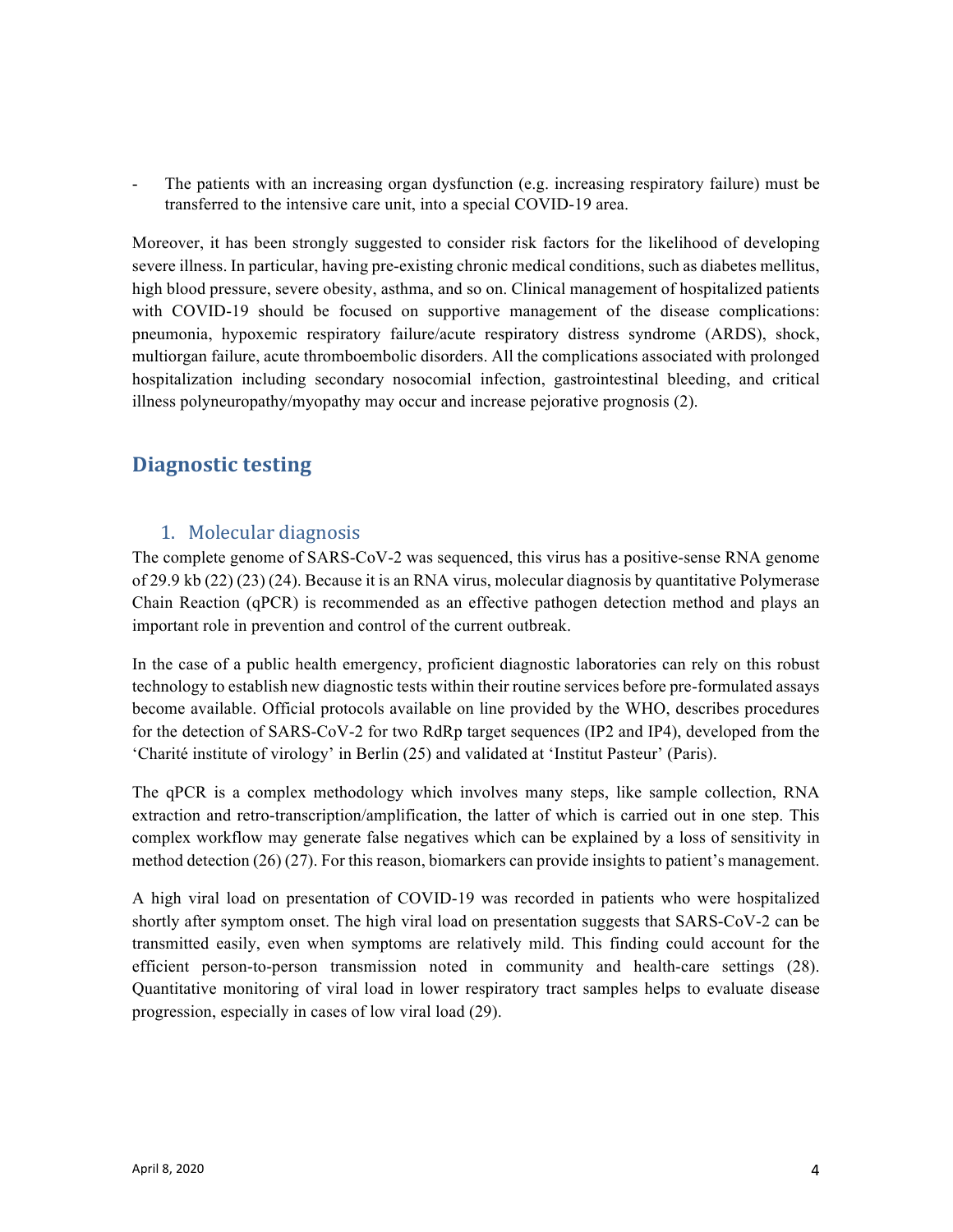### 2. Immunology Serology

Last February, internal serological tests were developed to test anti-SARS-CoV-2 in IgM Enzymelinked immunosorbent assays (ELISA) kits, it was possible to develop them due to amino acid identity with all SARS-CoV-2 markers indicated by Zhou P. et al. (30) (31) Wei Zhang et al. (32) have shown that serological tests can improve detection of carrier cases and therefore should be used in a future epidemiological study (32).

The host humoral response against SARS-CoV-2 including IgA, IgM and IgG response has been evaluated using validated ELISA kits on the recombinant viral nucleocapsid protein (33). The median duration of IgM and IgA antibody detection was 5 days (IQR 3–6), while IgG was detected in 14 days (IQR 10–18) after symptom onset, with a positive rate of 85.4%, 92.7% and 77.9%, respectively. As consequence, humoral response to SARS-CoV-2 can aid to the diagnosis of COVID-19, including subclinical cases (33). The *figure 1* shows serological tests that should be performed on patients and *table 1* shows the clinical significance of combination of qPCR and serological tests.



Source: Diazyme Laboratories, Inc. Retrieved from http://www.diazyme.com/covid-19-antibody-tests

Figure 1: "Variation of the Levels of SARS-CoV-2 RNA and Antigen, IgM and IgG after infection",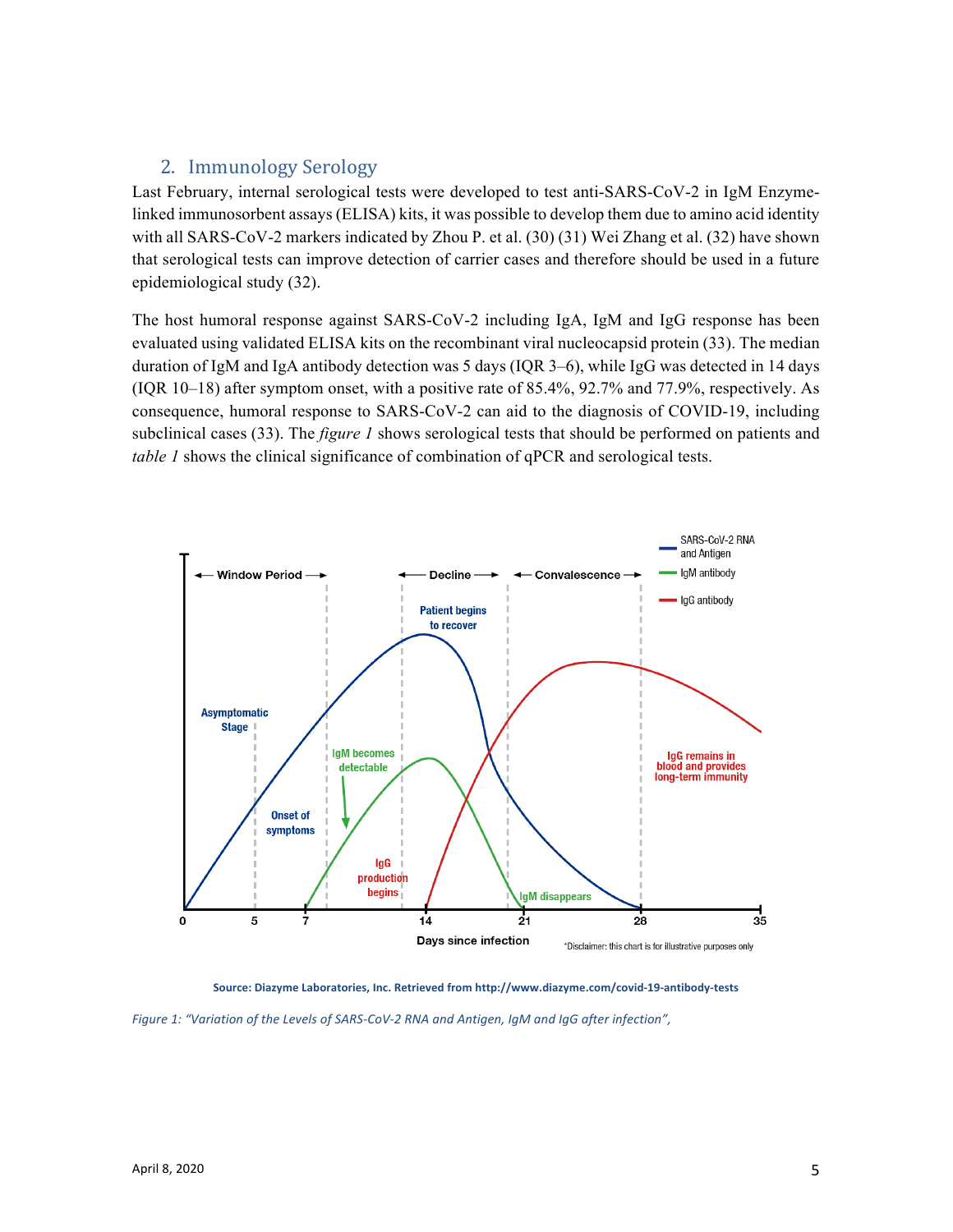| <b>Test results</b> |            |           |                                                                                                    |
|---------------------|------------|-----------|----------------------------------------------------------------------------------------------------|
| <b>RT-gPCR</b>      | <b>IgM</b> | lgG       | <b>Clinical Significance</b>                                                                       |
| $\ddot{}$           |            |           | Patient may be in the window period of infection.                                                  |
| $\ddot{}$           | ÷          | -         | Patient may be in the early stage of infection.                                                    |
| ÷                   | ÷          | ÷         | Patients is in the active phase of infection.                                                      |
| $\ddot{}$           |            | $\ddot{}$ | Patient may be in the late or recurrent stage of infection.                                        |
|                     | ÷          | -         | Patient may be in the early stage of infection. RT-gPCR result may be false-negative.              |
|                     |            | $\ddot{}$ | Patient may have had a past infection, and has recovered.                                          |
|                     | ÷          | ÷         | Patient may be in the recovery stage of an infection, or the RT-gPCR result may be false-negative. |

Source: Diazyme Laboratories, Inc. Retrieved from http://www.diazyme.com/covid-19-antibody-tests

#### *Table 1 :"'Clinical Significance of an IgM/IgG Serological Test Result", DIAZYME©*

Patients with confirmed COVID-19 pneumonia have typical imaging features, with multifocal lesions in the lung, then Computerized Tomography (CT-scan) can be helpful in early screening of highly suspected cases and in evaluation of the severity and extent of disease (34).

To confirm the diagnosis, the detection by molecular analysis of the viral genome by qPCR appears as the gold standard to detect viruses in respiratory secretions. However, this technology is not available in many healthcare facilities or the external qPCR testing services are saturated, therefore in order to better transfer patients and for taking prompt management decisions, the clinical observations and a comprehensive panel of biological markers might offer a first screening and monitoring scrutiny (35).

## **Biological Markers for Screening, Triage and Prognosis**

Several biomarkers have been observed to be abnormal in COVID-19 infected patients and the relevance of identifying them resides on decreasing the possibility of misdiagnosing severe COVID-19 (36) and to provide more insightful information for better management of COVID-19 patients. Many cohorts of different populations have been reported, principally from China, showing abnormal laboratory assessments consisting mainly of complete blood count, liver and renal function, biochemical and coagulation testing, inflammatory factors, and others.

### Hematology Parameters

Different authors have published findings regarding the effect on hematology parameters in COVID-19 infected patients. The vast majority concur on an unbalanced white blood cells panel (37).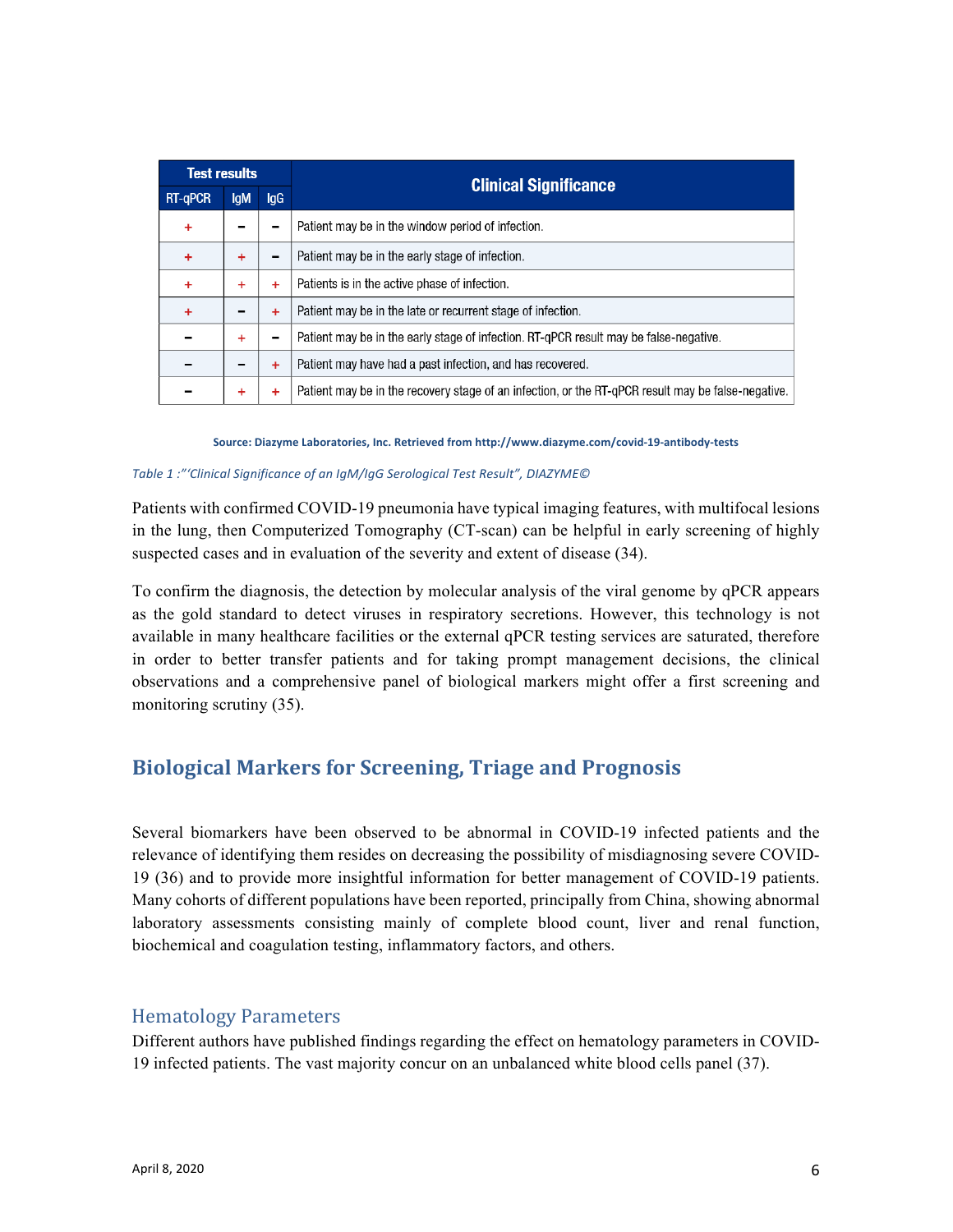#### White Blood Cells

In the hematological panel, a study that evaluated 1099 positive COVID-19 samples showed on admission and 83.2% of lymphocytopenia (fewer than 1500 cells per mm 3) and leukopenia in 33.7% (16), other authors support these observations especially lymphocytopenia in severe patients (see figure 1)  $(38)$   $(39)$   $(40)$   $(41)$   $(42)$   $(43)$  and others reported normal levels of leukocytes  $(44)$   $(45)$ . Furthermore, neutrophils seem to increase according to the severity of the COVID-19 (14) (17). In a study with 13 patients admitted to ICU and 28 to non-ICU care, the medians of the neutrophil count were 10.6 and 4.4  $\times$  10<sup>9</sup>/L, respectively (14). Consequently, due to a significant decrease of lymphocytes and neutrophil increase, the neutrophil-lymphocyte ratio, along with the age of patient, has been suggested as a combined parameter to evaluate the severity of patients with pneumonia caused by COVID-19 for improving risk stratification and management (45) (36).



Lymphocytes

*Figure 2: Lymphocyte mean count in non-severe and severe patients from different authors.* 

*The definition of severity varies slightly among references. In all the references inspected, a decrease of lymphocytes was observed in association of COVID-19 severity. The numbers inside the parenthesis are the numbers of non-severe and severe patients per study.*

### Platelets

A meta-analysis was performed of platelet number in COVID-19 patients with or without severe disease and odds ratio (OR) of thrombocytopenia for severe form of COVID-19 (42). The pooled analysis revealed that platelet count was significantly lower in patients with more severe COVID-19. A subgroup analysis comparing patients by survival, found an even lower platelet count was observed with mortality. In this study, a low platelet count was associated with over fivefold enhanced risk of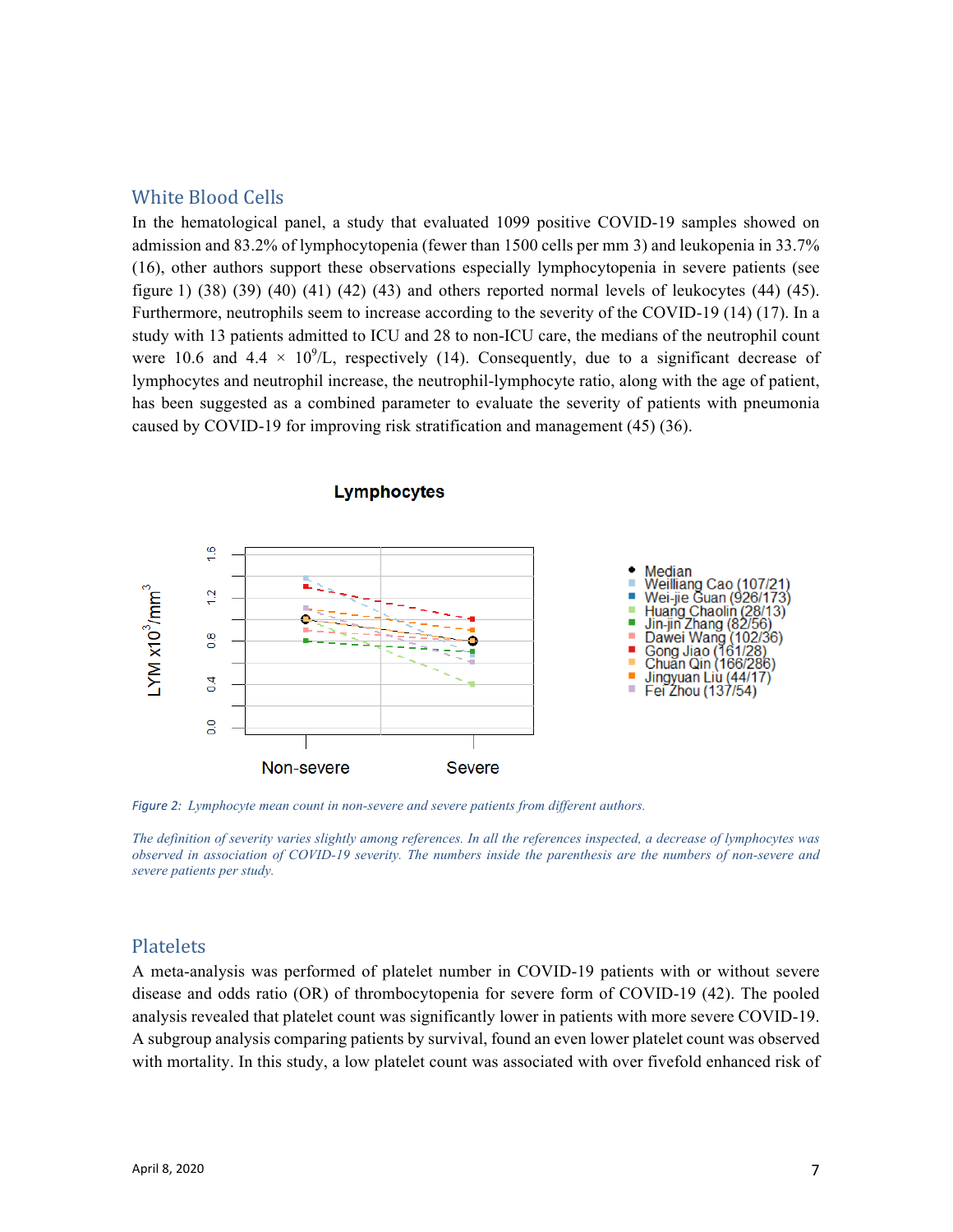severe COVID-19 (42). The low platelet count could be associated with increased risk of severe disease and mortality in patients with COVID-19.

### D-dimer

In addition to the unbalanced white blood cell differential, a coagulation testing parameter called Ddimer has been reported to increase in association with the severity of the disease and related to clotting disorders and microthrombotic formation in peripheral blood vessels (46). D-dimer levels in ICU patients  $(0.6-14.4 \text{ mg/L})$  was higher than non-ICU  $(0.3-0.8 \text{ mg/L})$  with p-value of  $0.0042$  (14). In another study, D-dimer shown to be higher in non-survivor patients than survivor patients, particularly a significant difference was observed in the ninth onset day (17), other authors agree that the increasing of D-dimer is linked to the severity of the disease (47) (48) (13) (49).



**D-Dimer** 

*Figure 3: D-dimer mean count in non-severe and severe patients of different authors.* 

*The definition of severity varies slightly among references. In all the references inspected, an increase of D-dimer was observed in association of COVID-19 severity. In (47) & (49) elevation of D-dimer was associated with the survival of infected patients. The numbers inside the parenthesis are the numbers of non-severe and severe patients per study.*

#### CRP

Although C-reactive protein (CRP) does not normally elevate significantly in mild viral respiratory infections, levels have shown to increase in severe cases of avian influenza H1N1 and H7N9, and during the SARS epidemic in 2003. A similar significant increase of CRP has also been reported in COVID-19 patients. COVID-19 can cause mild or highly acute respiratory syndrome with consequent release of pro-inflammatory cytokines, stimulating macrophages and hepatocytes to produce CRP in higher amount.

CRP is the inflammatory marker that has more relevance than other inflammatory markers for assessing the severity of COVID-19 from current literature review (50) (36) (51). For example, in 56.4% of the non-severe cases had a CRP value higher or equal than 10 mg/L, however, in severe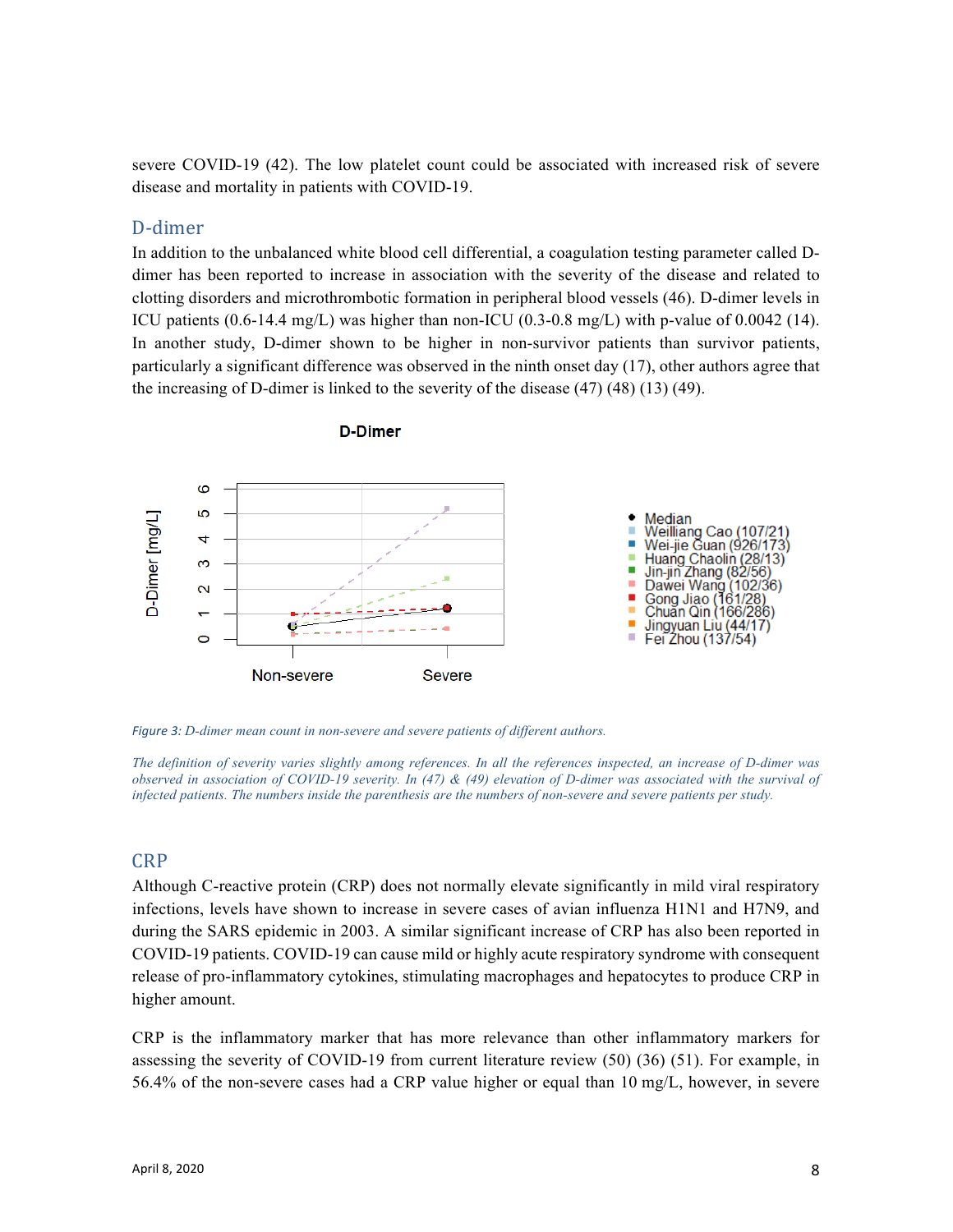cases, the percentage was 81.5%. In comparison, non-severe and severe cases with PCT  $\geq$  0.5 ng/ml had a corresponding 3.7% and 13.7% of the samples, respectively (16). In a study comparing 82 nonsevere patients and 56 severe patients, the p-values of CRP and pro-calcitonin (PCT) medians were less than 0.001 (52), however, in other articles it has been reported PCT having a normal level (48).



*Figure 4: CRP mean count in non-severe and severe patients of different authors.* 

*The definition of severity varies slightly among references. In all the references inspected, an increase of CRP was associated with COVID-19 severity.*

#### Fibrinogen

Fibrinogen degradation products (FDP), and Fibrine (FIB) were found to be higher than in a control healthy population, thus confirming earlier similar findings. Reported data from 94 patients show that FDP (33.83 vs. 1.55 mg/L; p<0.001) were higher in patients than those in controls, FIB values in SARS-CoV-2 patients were also higher than those in the control group (5.02 vs. 2.90  $g/L$ ; p<0.001). The analysis of blood coagulation in COVID-19 patients seems to be clearly deranged compared with a healthy control population. More specifically, FDP, and FIB values were found to be significantly increased (49).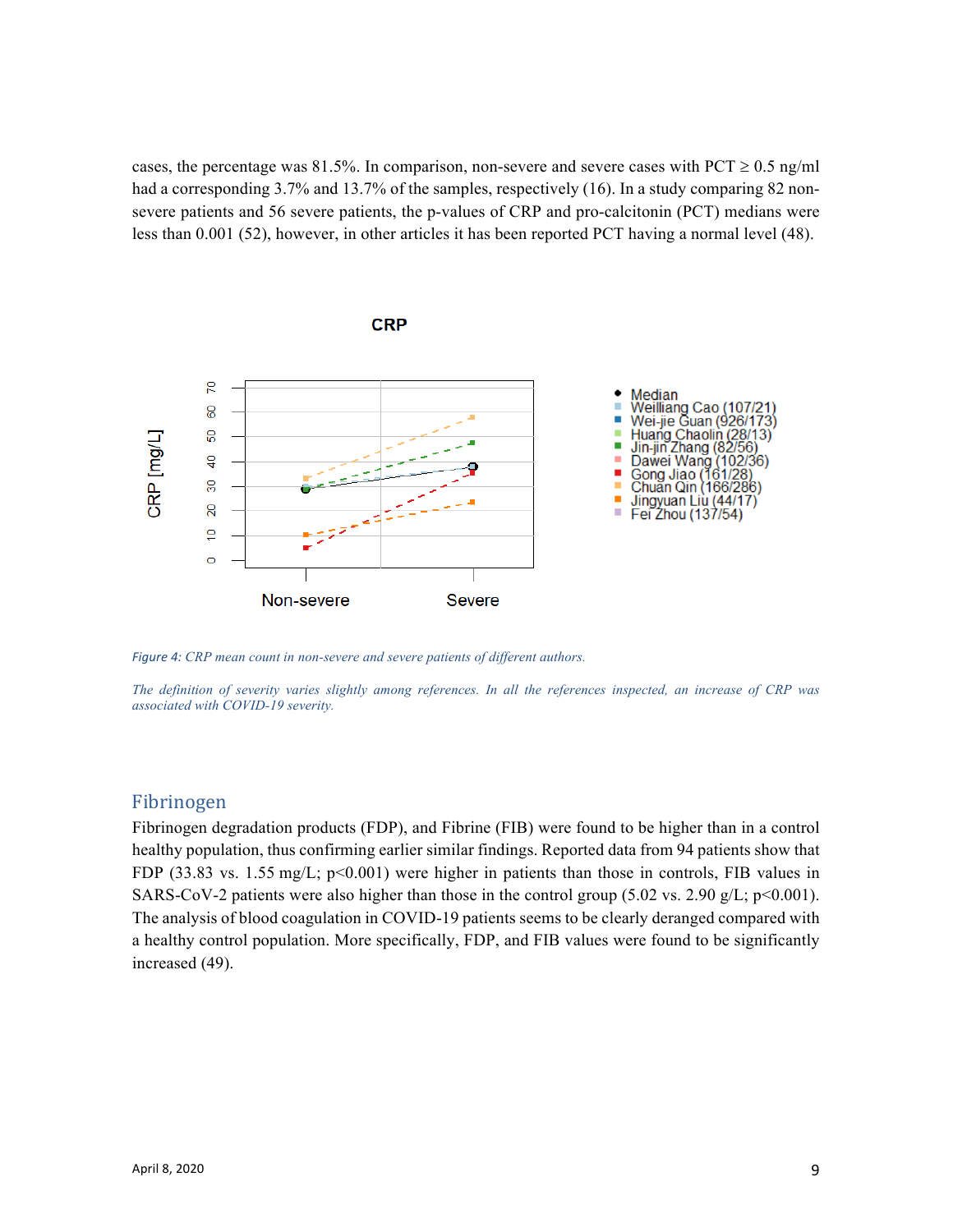## **Conclusion**

The COVID-19 should be diagnosed using clinical aspects and qPCR as suggested by the WHO. Relevant people and especially healthcare decision makers must be aware on the latest updates by local and global healthcare authorities to follow corresponding guidelines. This review tries to present a summary of different biomarkers providing extra information for a better assessment of COVID-19. During this epidemiological crisis, a strong screening process on the severity of the patient and an informed prognosis of COVID-19 will certainly relieve saturation of specialized facilities and improve the clinical management of patients infected with COVID-19.

#### Acknowledgements

*We thank Dr. Christine Quintin MD (Anesthetist, University Hospital of Montpellier) and Dr. Prakash Suvasia MD (HORIBA Medical, India) for critical reviews and helpful comments of this document; as well as Stéphane Maury, (HORIBA Medical, France) for its contribution to the article.*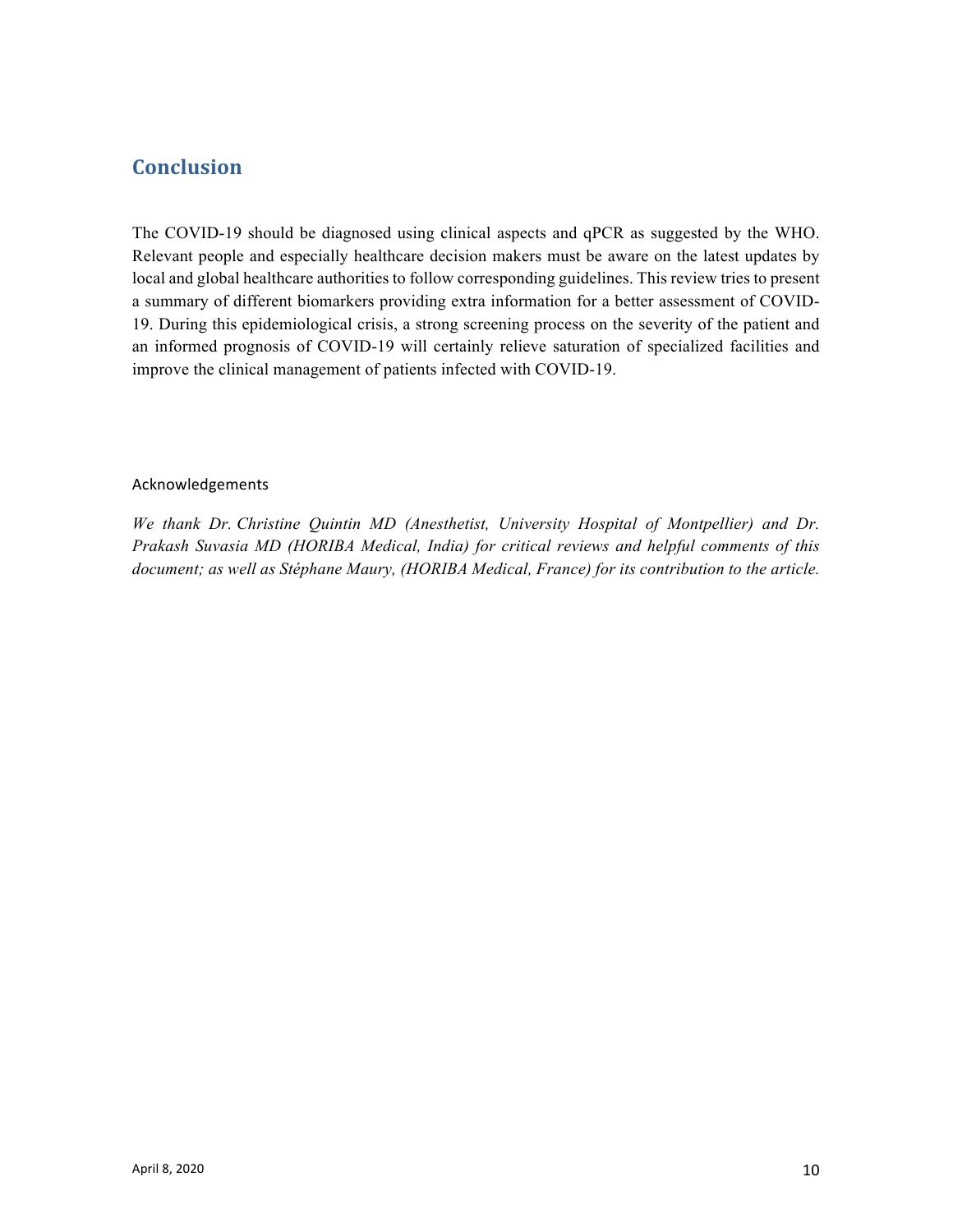### **References**

1. Clinical management of severe acute respiratory infection when COVID-19 is suspected. (March 13th, 2020). WHO, *second edition version 1.2.*

*2. Interim Clinical Guidance for Management of Patients with Confirmed Coronavirus Disease (COVID-19). s.l. : March 30, 2020, CDC 24/7.*

3. Li Q, Guan X, Wu P, Wang X, Zhou L, Tong Y, Ren R, Leung KSM, Lau EHY, Wong JY, Xing X, Xiang N, Wu Y, Li C, Chen Q, Li D, Liu T, Zhao J, Liu M, Tu W, Chen C, Jin L, et al. Early Transmission Dynamics in Wuhan, China, of Novel Coronavirus-*Infected Pneumonia. N Engl J Med. 2020 Mar 26 and 31995857, 382(13):1199-1207. doi: 10.1056/NEJMoa2001316. Epub 2020 Jan 29. PubMed [citation] PMID:.* 

*4. Lee PI, Hsueh PR. Emerging threats from zoonotic coronaviruses-from SARS and MERS to 2019-nCoV. J Microbiol Immunol Infect. 2020 Feb 4. pii:* S1684-1182(20)30011-6. doi: 10.1016/j.jmii.2020.02.001. [Epub ahead of print] No abstract available. PubMed [citation] PMID: 32035811.

5. Zhang W, Du RH, Li B, Zheng XS, Yang XL, Hu B, Wang YY, Xiao GF, Yan B, Shi ZL, Zhou P. Molecular and serological investigation of 2019-nCoV infected patients: implication of multiple shedding routes. Emerg Microbes Infect. 2020 Feb *17 et 9(1):386-389. doi: 10.1080/22221751.2020.1729071. eCollection 2020. PubMed [citation] PMID: 32065057, PMCID: PMC7048229.* 

*6. Lai CC, Liu YH, Wang CY, et al. Asymptomatic carrier state, acute respiratory disease, and pneumonia due to severe*  acute respiratory syndrome coronavirus 2 (SARS-CoV-2): Facts and myths [published online ahead of print, 2020 Mar 4]. J *Microbiol Immunol Infect. 2020 and doi:10.1016/j.jmii.2020.02.012, S1684-1182(20)30040-2.* 

*7. Yen MY, Schwartz J, Chen SY, King CC, Yang GY, Hsueh PR. Interrupting COVID-19 transmission by implementing*  enhanced traffic control bundling: Implications for global prevention and control efforts [published online ahead of print, 2020 Mar 14]. J Microbiol Immunol Infect. 2020 and doi:10.1016/j.jmii.2020.03.011, S1684-1182(20)30071-2.

8. Chan JF, Yuan S, Kok KH, et al. A familial cluster of pneumonia associated with the 2019 novel coronavirus indicating person-to-person transmission: a study of a family cluster. Lancet. 2020 and doi:10.1016/S0140-6736(20)30154-9, *395(10223):514–523.* 

9. Pan X, Chen D, Xia Y, et al. Asymptomatic cases in a family cluster with SARS-CoV-2 infection. Lancet Infect Dis. 2020 and doi:10.1016/S1473-3099(20)30114-6, 20(4):410-411.

10. Bai Y, Yao L, Wei T, et al. Presumed Asymptomatic Carrier Transmission of COVID-19 [published online ahead of print, 2020 Feb 21]. JAMA. 2020 and doi:10.1001/jama.2020.2565, e202565.

*11. Gostic K, Gomez AC, Mummah RO, Kucharski AJ, Lloyd-Smith JO. Estimated effectiveness of symptom and risk*  screening to prevent the spread of COVID-19. Elife. 2020 and doi:10.7554/eLife.55570, 9:e55570. Published 2020 Feb 24.

*12. Xiang YT, Jin Y, Wang Y, Zhang Q, Zhang L, Cheung T. Tribute to health workers in China: A group of respectable population during the outbreak of the COVID-19. Int J Biol Sci. 2020 and doi:10.7150/ijbs.45135, 16(10):1739–1740. Published 2020 Mar 15.* 

13. Guan WJ, Ni ZY, Hu Y, et al. Clinical Characteristics of Coronavirus Disease 2019 in China [published online ahead of print, 2020 Feb 28]. N Engl J Med. 2020 and doi:10.1056/NEJMoa2002032, 10.1056/NEJMoa2002032.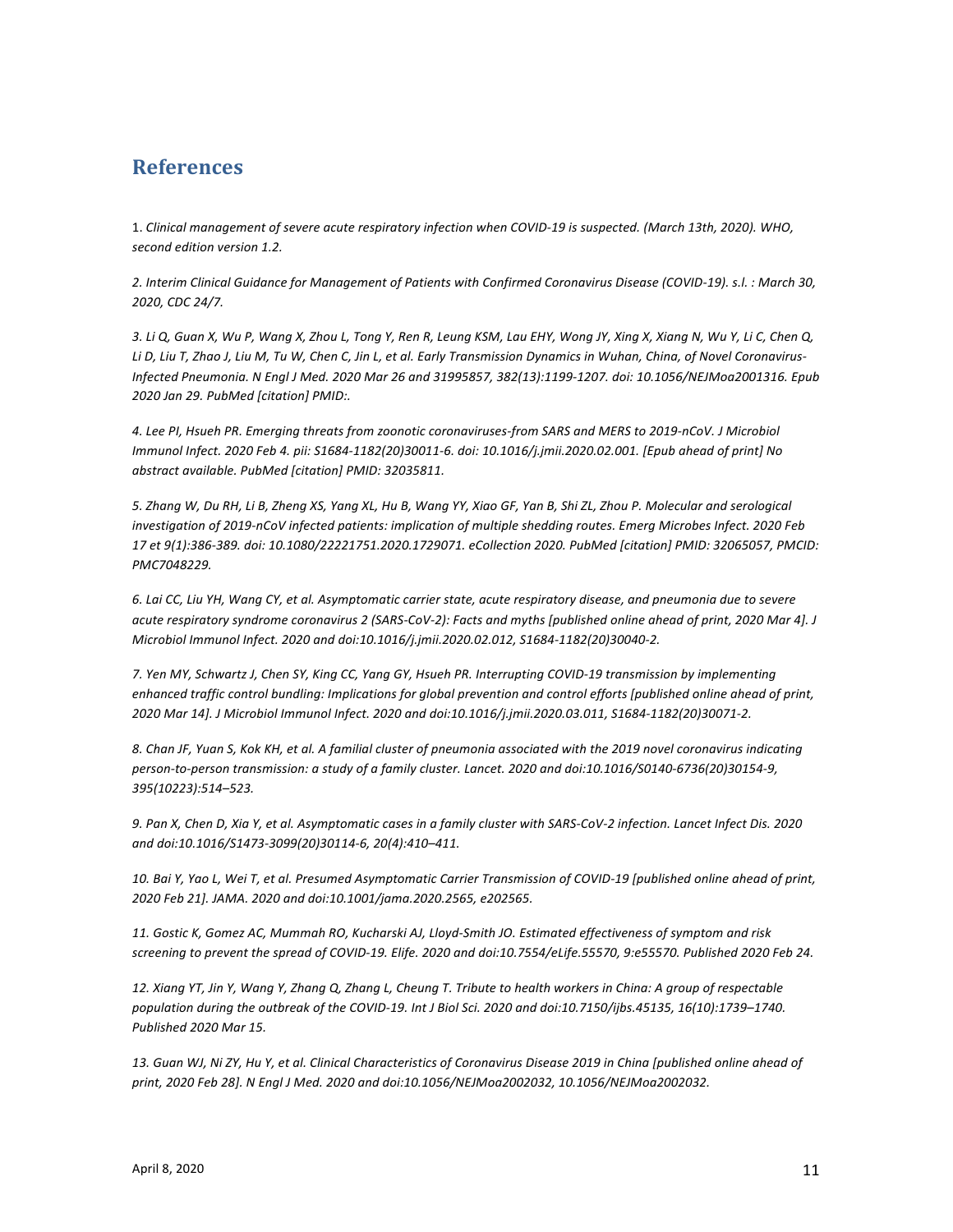14. Huang C, Wang Y, Li X, et al. Clinical features of patients infected with 2019 novel coronavirus in Wuhan, China [published correction appears in Lancet. 2020 Jan 30, 2020, :]. Lancet. and doi:10.1016/S0140-6736(20)30183-5, *395(10223):497–506.* 

15. Adhikari SP, Meng S, Wu YJ, et al. Epidemiology, causes, clinical manifestation and diagnosis, prevention and control of coronavirus disease (COVID-19) during the early outbreak period: a scoping review. Infect Dis Poverty. 2020 and doi:10.1186/s40249-020-00646-x, 9(1):29. Published 2020 Mar 17.

16. Guan WJ, Ni ZY, Hu Y, et al. Clinical Characteristics of Coronavirus Disease 2019 in China [published online ahead of print, 2020 Feb 28]. N Engl J Med. 2020 and doi:10.1056/NEJMoa2002032, 10.1056/NEJMoa2002032.

17. Wang D, Hu B, Hu C, et al. Clinical Characteristics of 138 Hospitalized Patients With 2019 Novel Coronavirus-Infected Pneumonia in Wuhan, China [published online ahead of print, 2020 Feb 7]. JAMA. 2020 and *doi:10.1001/jama.2020.1585, e201585.* 

18. Lüers JC, Klußmann JP, Guntinas-Lichius O. Die Covid-19-Pandemie und das HNO-Fachgebiet: Worauf kommt es aktuell an? [The Covid-19 pandemic and otolaryngology: What it comes down to?] [published online ahead of print, 2020 *Mar 26]. Laryngorhinootologie. 2020 and doi:10.1055/a-1095-2344, 10.1055/a-1095-2344.* 

19. 2020, Novel Coronavirus Pneumonia Emergency Response Epidemiology Team. Zhonghua Liu Xing Bing Xue Za Zhi. *and doi:10.3760/cma.j.issn.0254-6450.2020.02.003, 41(2):145–151.* 

20. Tortorici MA, Veesler D. Structural insights into coronavirus entry. Adv Virus Res. 2019 and *doi:10.1016/bs.aivir.2019.08.002, 105:93–116.* 

21. COVID-19 pandemic: triage for intensive-care treatment under resource scarcity DOI: *https://doi.org/10.4414/smw.2020.20229 Publication Date: 24.03.2020 Swiss Med Wkly. 2020;150:w20229 . s.l. : Swiss Academy of Medical Sciences .*

22. Wu F, Zhao S, Yu B, et al. A new coronavirus associated with human respiratory disease in China. Nature. 2020 and *doi:10.1038/s41586-020-2008-3, 579(7798):265–269.* 

23. Sah R, Rodriguez-Morales AJ, Jha R, et al. Complete Genome Sequence of a 2019 Novel Coronavirus (SARS-CoV-2) Strain Isolated in Nepal. Microbiol Resour Announc. 2020 and doi:10.1128/MRA.00169-20, 9(11):e00169-20. Published *2020 Mar 12.* 

24. Lu R, Zhao X, Li J, et al. Genomic characterisation and epidemiology of 2019 novel coronavirus: implications for virus *origins and receptor binding. Lancet. 2020 and doi:10.1016/S0140-6736(20)30251-8, 395(10224):565–574.* 

*25. Corman VM, Landt O, Kaiser M, et al. Detection of 2019 novel coronavirus (2019-nCoV) by real-time RT-PCR. Euro Surveill. 2020 and doi:10.2807/1560-7917.ES.2020.25.3.2000045, 25(3):2000045.* 

26. Li D, Wang D, Dong J, et al. False-Negative Results of Real-Time Reverse-Transcriptase Polymerase Chain Reaction for Severe Acute Respiratory Syndrome Coronavirus 2: Role of Deep-Learning-Based CT Diagnosis and Insights from Two Cases [published correction appears in Korean J Radiol. 2020 Mar 20, 2020, :]. Korean J Radiol. and *doi:10.3348/kjr.2020.0146, 21(4):505–508.* 

27. Xie X, Zhong Z, Zhao W, Zheng C, Wang F, Liu J. Chest CT for Typical 2019-nCoV Pneumonia: Relationship to Negative *RT-PCR Testing [published online ahead of print, 2020 Feb 12]. Radiology. 2020 and doi:10.1148/radiol.2020200343, 200343.*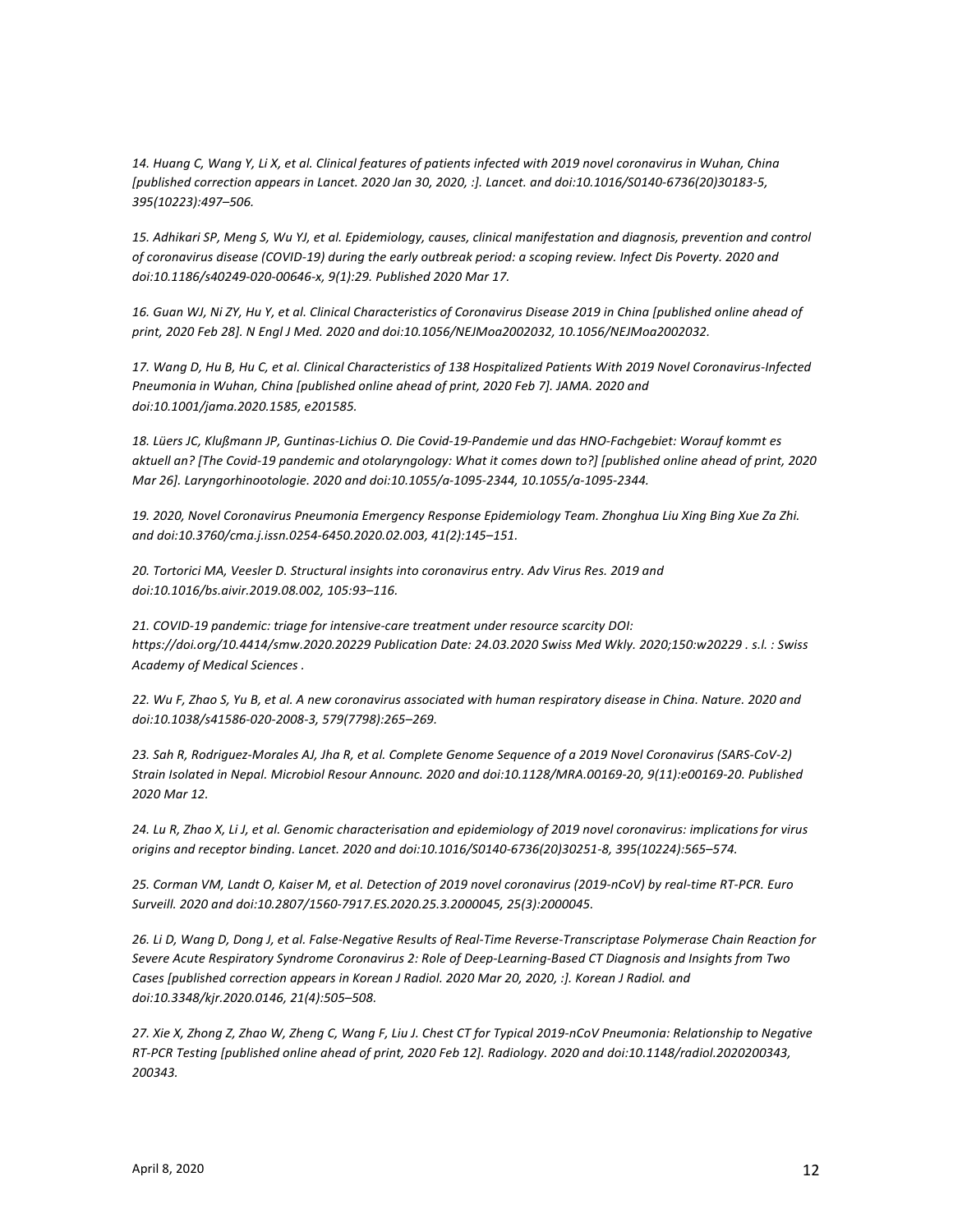28. To KK, Tsang OT, Leung WS, et al. Temporal profiles of viral load in posterior oropharyngeal saliva samples and serum antibody responses during infection by SARS-CoV-2: an observational cohort study [published online ahead of print, 2020 *Mar 23]. Lancet Infect Dis. 2020 and doi:10.1016/S1473-3099(20)30196-1, S1473-3099(20)30196-1.* 

29. Yu F, Yan L, Wang N, et al. Quantitative Detection and Viral Load Analysis of SARS-CoV-2 in Infected Patients [published online ahead of print, 2020 Mar 28]. Clin Infect Dis. 2020 and doi:10.1093/cid/ciaa345, ciaa345.

30. Zhang W, Du RH, Li B, et al. Molecular and serological investigation of 2019-nCoV infected patients: implication of multiple shedding routes. Emerg Microbes Infect. 2020 and doi:10.1080/22221751.2020.1729071, 9(1):386–389. *Published 2020 Feb 17.* 

31. Zhou P, Yang XL, Wang XG, et al. A pneumonia outbreak associated with a new coronavirus of probable bat origin. *Nature. 2020 and doi:10.1038/s41586-020-2012-7, 579(7798):270–273.* 

32. Zhang W, Du RH, Li B, et al. Molecular and serological investigation of 2019-nCoV infected patients: implication of *multiple shedding routes. Emerg Microbes Infect. 2020 and doi:10.1080/22221751.2020.1729071, 9(1):386–389. Published 2020 Feb 17.* 

33. Guo L, Ren L, Yang S, et al. Profiling Early Humoral Response to Diagnose Novel Coronavirus Disease (COVID-19) [published online ahead of print, 2020 Mar 21]. Clin Infect Dis. 2020 and doi:10.1093/cid/ciaa310, ciaa310.

*34. Zhao W, Zhong Z, Xie X, Yu Q, Liu J. Relation Between Chest CT Findings and Clinical Conditions of Coronavirus Disease (COVID-19) Pneumonia: A Multicenter Study [published online ahead of print, 2020 Mar 3]. AJR Am J Roentgenol. 2020 and doi:10.2214/AJR.20.22976, 1–6.* 

35. Wu Z, McGoogan JM. Characteristics of and Important Lessons From the Coronavirus Disease 2019 (COVID-19) *Outbreak in China: Summary of a Report of 72 314 Cases From the Chinese Center for Disease Control and Prevention* [published online ahead of print, 2020 Feb 24]. JAMA. 2020 and doi:10.1001/jama.2020.2648, 10.1001/jama.2020.2648.

36. Liu Y, Yang Y, Zhang C, et al. Clinical and biochemical indexes from 2019-nCoV infected patients linked to viral loads and lung injury. Sci China Life Sci. 2020 and doi:10.1007/s11427-020-1643-8, 63(3):364-374.

37. Mitra A, Dwyre DM, Schivo M, et al. Leukoerythroblastic reaction in a patient with COVID-19 infection [published *online ahead of print, 2020 Mar 25]. Am J Hematol. 2020 and doi:10.1002/ajh.25793, 10.1002/ajh.25793.* 

38. Liu K, Fang YY, Deng Y, et al. Clinical characteristics of novel coronavirus cases in tertiary hospitals in Hubei Province [published online ahead of print, 2020 Feb 7]. Chin Med J (Engl). 2020 and doi:10.1097/CM9.000000000000744, *10.1097/CM9.0000000000000744.* 

*39. Luan RS, Wang X, Sun X, et al. Sichuan Da Xue Xue Bao Yi Xue Ban. 2020 and doi:10.12182/20200360505, 51(2):131– 138.* 

40. Su L, Ma X, Yu H, et al. The different clinical characteristics of corona virus disease cases between children and their families in China - the character of children with COVID-19. Emerg Microbes Infect. 2020 and *doi:10.1080/22221751.2020.1744483, 9(1):707–713.* 

41. Beijing, Clinical features of 2019 novel coronavirus pneumonia in the early stage from a fever clinic in.

42. Lippi G, Plebani M, Henry BM. Thrombocytopenia is associated with severe coronavirus disease 2019 (COVID-19) infections: A meta-analysis [published online ahead of print, 2020 Mar 13]. Clin Chim Acta. 2020 and doi:10.1016/j.cca.2020.03.022, 506:145-148.